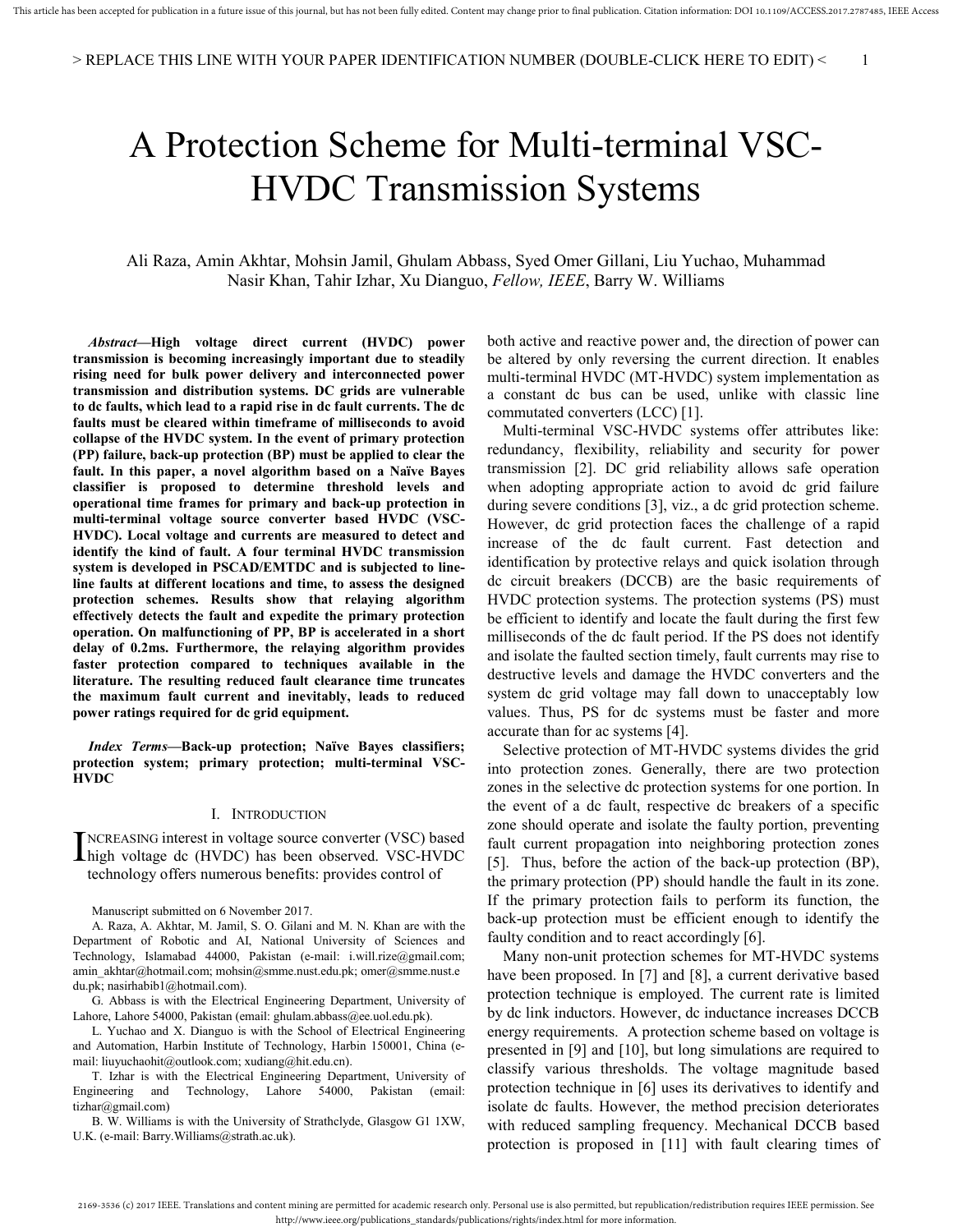60ms for primary protection while back-up protection operate with delay of 20ms. The proposed relaying algorithms for dc grids do not suffice high operation speed with selectivity. In [12], the algorithm halts BP action until the fault current reduces to near zero through PP, which results in considerable delay in BP operation. Fast back-up protection based on linear discriminant analysis (LDA) is proposed in [13]-[15] with a fault current limiting time of 3.5ms but not zero current. 1.5ms DCCB operating time is considered which practically not possible because of its high on state losses. Moreover, LDA has a drawback of misclassification and hence, its practical implementation is problematic as LDA fails when the discriminator information is not in the mean but rather in variance, of data. Thus, a protection algorithm with a better statistical technique, Naïve Bayes classifier, is presented in this paper.

A non-unit protection scheme based on current and voltage data is investigated for dc grid to devise primary and back-up protection. The proposed technique collects local voltage and current samples and classifies this according to Naïve Bayes to detect and discriminate forward and backward faults. The sign of *di/dt* is used to discriminate between the protection zones. The scheme offers fast primary protection in the event of fault in Zone 1 and BP operates with selective overshoot time when primary protection fails.

This paper is organized as: test system configuration and controls are described in section II. The proposed protection algorithm for MT-HVDC systems is presented in section III. Section IV explains the routine to discriminate between protection zones using a Naïve Bayes classifier. Simulation results for the proposed algorithm are presented in section V. Finally, conclusions are drawn in section VI.



Fig. 1. Single line diagram of meshed VSC-HVDC system.

## II. PROPOSED MESHED TEST SYSTEM

A single line diagram of the proposed four terminal meshed modular multi-level converter (MMC) based HVDC system is shown in the Fig. 1. It consists of meshed (line 32) and ring of lines. Bi-polar connection of transmission lines are realized considering positive and negative dc voltages. Hybrid DCCBs are connected to each end in series with dc inductors (100mH) in each line, to limit the rate of rise of the dc fault current. These inductors do not afford protection against a dc link fault

within a VSC. Lengths for the lines  $L_{24}$ ,  $L_{43}$ ,  $L_{31}$ ,  $L_{21}$  and  $L_{32}$ are: 80km, 80km, 100km, 100km, and 150km, respectively.

## *A. Control Strategy*

Onshore VSC stations (MMC-1 and MMC-2) are set to control the dc voltage through  $P-V_{dc}$  droop control and reactive power control [16]. This setting helps regulate the exchanged reactive power between a converter and the external ac grid plus maintains constant dc link voltage. The remaining converter stations (MMC-3 and MMC-4) are set to  $P-V<sub>ac</sub>$  control mode, which establish constant active power flow across the grid [17] and regulates the ac voltage level at the point of common coupling (PCC).

#### III. PROTECTION OF MULTI-TERMINAL VSC-HVDC SYSTEMS

The main hurdle hampering the implementation of MT-HVDC systems is the non-availability of the protection system. Thus, a complete new technique needs to be established. It is difficult to extinguish the arc in dc systems as the polarity of current remains constant. Available protection algorithms for MT-HVDC are not satisfactory. During a dc grid fault, it is practice to operate ac switchgear to disconnect the whole dc grid: this is not acceptable. The reasons why protecting dc grids is more difficult than ac networks are [9]:

- 1. Normally, cables are used in VSC-HVDC with high steady-state-short circuit currents and short rise time.
- 2. Overcurrent protection is needed for VSCs, being sensitive to overloads.
- 3. Switching of dc current is more complicated than the switching of ac.

Viable operation of an MT-HVDC system depends upon its ability to survive during a dc fault, so more investigation is needed on dc fault protection [9], [18]. Following features are recommended for a robust dc grid protection system [9]:

- 1. Identify the dc fault. Protection systems must be unresponsive to noise and operate normally.
- 2. Detect the fault location in system.
- 3. Operate the relevant DCCBs in a few milliseconds after fault detection in a selective manner.
- 4. Systems must have adequately fast dc circuit breakers.
- 5. With primary protection failure, back-up must be employed.

During and after a dc grid fault, the effect on the connected ac networks must be minimal. Any protection system must be capable of distinguishing between faulty and abnormal conditions of the power system. PS should be insensitive to through faults and capable of handling converter noise.

#### *A. Procedures*

Fig. 2 shows protection zones and buses. Every bus connects to two or more lines with associated hybrid dc circuit breakers and a relay at each line end. Each protection zone is bounded by a line inductor. Zone 1 (primary protection: relay 13) and Zone 2 (back-up protection: relay 1 for relay 13) are shown in Fig. 2 for fault 'F<sub>3</sub>' on line  $L_{31}$  [14]. The Naïve

<sup>2169-3536 (</sup>c) 2017 IEEE. Translations and content mining are permitted for academic research only. Personal use is also permitted, but republication/redistribution requires IEEE permission. See http://www.ieee.org/publications\_standards/publications/rights/index.html for more information.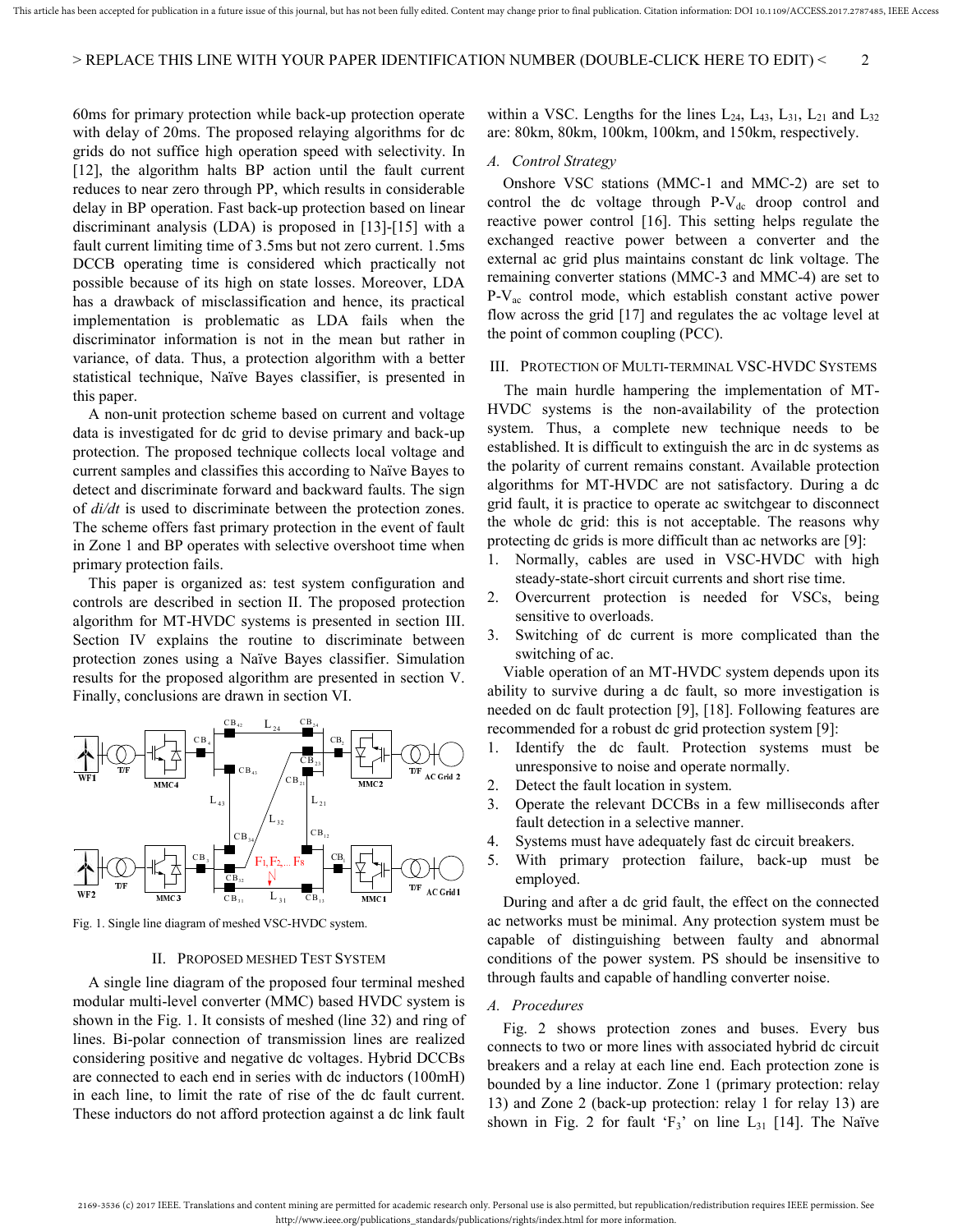Bayes statistical method is used to distinguish between zones 1 and 2.



Fig. 2. Layout of protection zones for dc buses.

The faults are reported as a rise in dc current and a drop in dc voltage level. The inductor at each terminal of the faulty line is employed limits the propagation of a rapid drop in voltage and rise in current. Thus the sign of *di/dt* describes the direction of any fault current, either forward or reverse.

In protection algorithm, the voltage and current are monitored at relays and compared with threshold values on which protection zones are discriminated and a triggering signal is generated to operate the dc breaker. The sampled data of voltage and current are plotted on a *V-I* plane. The *V-I* plane is divided into two zones: Zone 1 (PP) where relay  $R_{13}$  should issue a trip signal to  $CB_{13}$  while in Zone 2 (BP), relay  $R_1$ senses the fault and trips DCCBs  $(CB<sub>1</sub>, CB<sub>13</sub>$  and  $CB<sub>12</sub>$ ), only when acting as back-up. Neighboring relays exchange information through signals  $T_{PP-13}$  and  $T_{BP-1}$  as:



Fig. 3. Time settings of the primary and back-up protection schemes.

# *B. Working principle*

The proposed topology detects any faults in the designed protection. Protection zone boundaries depend upon the voltage and current measurements. There can be forward and reverse faults. Naturally, primary protection should operate first with an operating time less than the back-up protection. The relationship between the operating times of PP and BP is shown in Fig. 3 [19]. 0.2ms selective overshoot (OS) time is allowed for proper coordination between PP and BP to avoid selectivity problems [19].

The threshold voltage is calculated by substituting the measured current of R<sub>13</sub> into  $v_{th} = x \times i_{13} + y$  [14] and the threshold current is calculated by  $i_{th} = i_{13} + 30\% \times i_{13}$ .

The working flow chart of the proposed protection topology is shown in Fig. 4. The algorithm for primary and back-up protection is as follows:

$$
v_{13} < v_{th}
$$
,  $i_{13} > i_{th}$  and if  $\frac{di_{13}}{dt}$  is positive  
\n $\rightarrow$  Primary Protection of Zone1  
\n $v_{13} < v_{th}$  and  $i_{13} > i_{th} + delay of 0.2ms$  if  $\frac{di_{13}}{dt}$  is negative  
\n $\rightarrow$  Secondary Protection for Zone1

1) *Primary Protection Operation:* The blue highlighted dotted block shows the primary protection of  $R_{13}$  in Fig. 4. Primary protection would operate when fault parameters fall within Zone 1. The signal  $T_{PP-13}$  changes from 0 to 1 when PP operates on fault detection within Zone 1. Signal  $T_{\rm VC}$  reveals any discrepancy of the dc voltage profile when a DCCB opens as:

$$
v_{13} < v_{dc} \rightarrow \text{Fault is not cleared} \rightarrow T_{VC} = 1
$$
  

$$
v_{13} > v_{dc} \rightarrow \text{Fault is cleared} \rightarrow T_{VC} = 0
$$
 (2)

 $T_{PP}$  is the response of an AND gate which has  $T_{PP-13}$  and  $T_{\text{VC}}$  inputs as shown in Fig. 4.  $T_{\text{PP}}$  decides on secondary protection operation, as it remains 0 if the PP fails to clear the fault.



Fig. 4. Flow chart of the proposed protection algorithm.

2) *Secondary Protection Operation:* The red dotted block represents the back-up protection in Fig. 4. Relay  $R_{13}$  is coordinated with neighboring Zone 2 relay, that is,  $R_1$  through

<sup>2169-3536 (</sup>c) 2017 IEEE. Translations and content mining are permitted for academic research only. Personal use is also permitted, but republication/redistribution requires IEEE permission. See http://www.ieee.org/publications\_standards/publications/rights/index.html for more information.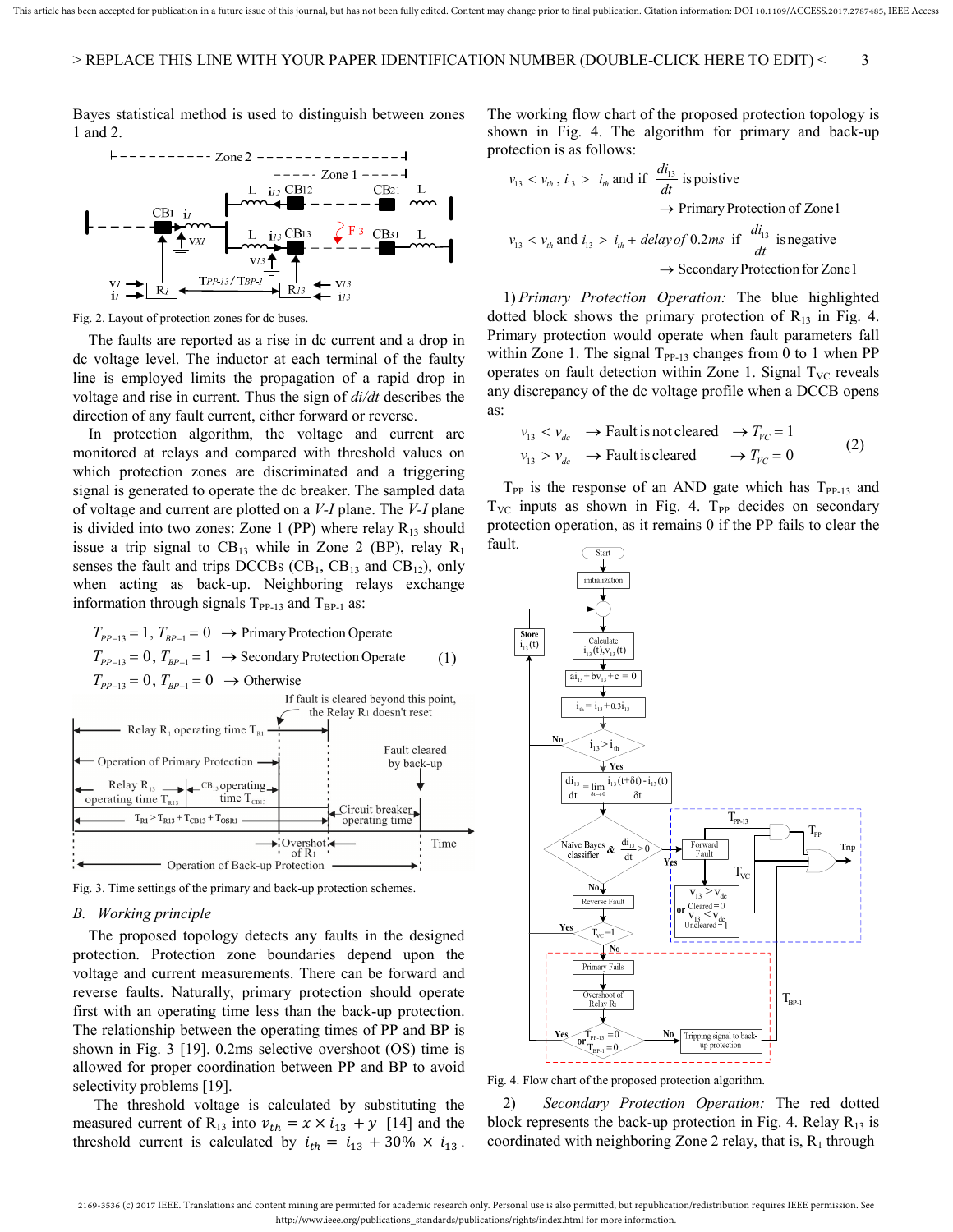signals  $T_{PP-13}$  and  $T_{BP-1}$ , respectively. The fault is mitigated by primary protection when both signals ( $T_{PP-13}$  and  $T_{BP-1}$ ) are 0 otherwise BP of  $R_{13}$  identifies the PP failure. Thus, trip signal  $T_{BP-1} = 1$  is generated.

The final trip signal issued to the hybrid dc circuit breakers is the product of an OR gate with PP and BP logic signals that is generated by the relays as shown in Fig. 4.

# IV. DISCRIMINATION BETWEEN THE PROTECTION ZONES

The threshold of the protective zones is achieved by collecting system parameter information (samples); current and voltage at relays  $R_1$ ,  $R_{13}$  and  $R_{12}$ , respectively, as shown in Fig. 2, within the fixed time frame. Categorizing the data for best effectiveness is called the data classification and is then used to perform the complex and varied actions. Accurate classification can lead to accurate predictions so, the applied classification method is important. In this paper, border lines are detected by employing the Naïve Bayes classifier. Naive Bayes classification is based on the simplifying assumption that the attribute values are conditionally independent, given the target values [20]. Collected samples are classified into two sets. In other words, the assumption is that for an instantaneous target value, the probability of observing conjunction is the product of the probabilities of individual attributes.

The first set of samples is obtained from Zone 1, primary relay  $R_{13}$  while the second set is obtained from  $R_1$ , linked with Zone 2. Time frame consideration is crucial to regulate DCCB operation.

### *A. Naïve Bayes Classifier*

Naïve Bayes is conceptually a conditional probability model, which represents a vector  $U = u^{(1)}$ ,  $u^{(2)}$ ... $u^{(n)}$  of n features having independent variables of a problem instance that need to be classified, with probabilities:

$$
P(w_k | u^{(1)}, u^{(2)}, \dots, u^{(n)}) \tag{3}
$$

for k possible outcomes of vector *w*,  $w \in \{0,1\}$  [21].

A probability function is infeasible if '*n*' is large. So, the conditional probability is damped by using the Bayesian theorem:

$$
P_r(w=1|u) = \frac{P(u|w=1)P_r(w=1)}{P(u)}
$$
(4)

where  $P(u)$  is known as the marginal probability:

$$
P(u) = P(u \mid w = 1)P_r(w = 1) + P(u \mid w = 0)P_r(w = 0)
$$
 (5)

In (5),  $P(u \mid w = 1)$  is the likelihood,  $P_r(w = 1)$  is posterior probability, and the decision boundary (border or threshold line) is obtained as (6) and is presented in Fig. 5.

Decision Boundary = 
$$
\frac{P(u|w=0)P_r(w=0)}{P(u|w=1)P_r(w=1)}
$$
 (6)

Uncertainty in the Bayesian classifier is calculated in terms of variance to have an indication of class dispersion:

$$
P(w | u) = Pr (w = 1 | u) + Pr (w = 0 | u)
$$
 (7)

$$
E[w|u] = P_r(w = 1|u)(1) + P_r(w = 0|u)(0)
$$

$$
E[w|u] = P_r(w=1|u)
$$
\n(8)

$$
E[w|u]^2 = P_r(w=1|u)(1)^2 + P_r(w=0|u)(0)^2
$$

$$
E[w|u]^2 = P_r(w=1|u)
$$
 (9)

$$
var[w|u] = [P_r(w=1|u)] - [P_r w = 1|u]^2
$$
 (10)

and the misclassification (Bayes error rate) as in Fig. 5 is calculated from:

Error Rate = 
$$
\int_{R_0} P(u|w=1) P_r(w=1) + \int_{R_1} P(u|w=0) P_r(w=0)
$$
 (11)

where  $R_0$  represents the region (overlap) of class 1 in class 2 while  $R_1$  is the region of class 2 in class 1. The Naïve Bayes classifier is implemented by the steps in Fig. 6.



Fig. 5. Probability distribution functions for two classes.



Fig. 6. Flow chart for the Naïve Bayes classifier.

Naïve Bayes offers benefits such as: fast to classify the data as it requires only a small data for estimation, insensitive to noise, and handles real and discrete data, unlike LDA [22].

# *B. Threshold Establishment between the Zones*

Low and high impedance ( $10Ω$ ) faults are applied at various

<sup>2169-3536 (</sup>c) 2017 IEEE. Translations and content mining are permitted for academic research only. Personal use is also permitted, but republication/redistribution requires IEEE permission. See http://www.ieee.org/publications\_standards/publications/rights/index.html for more information.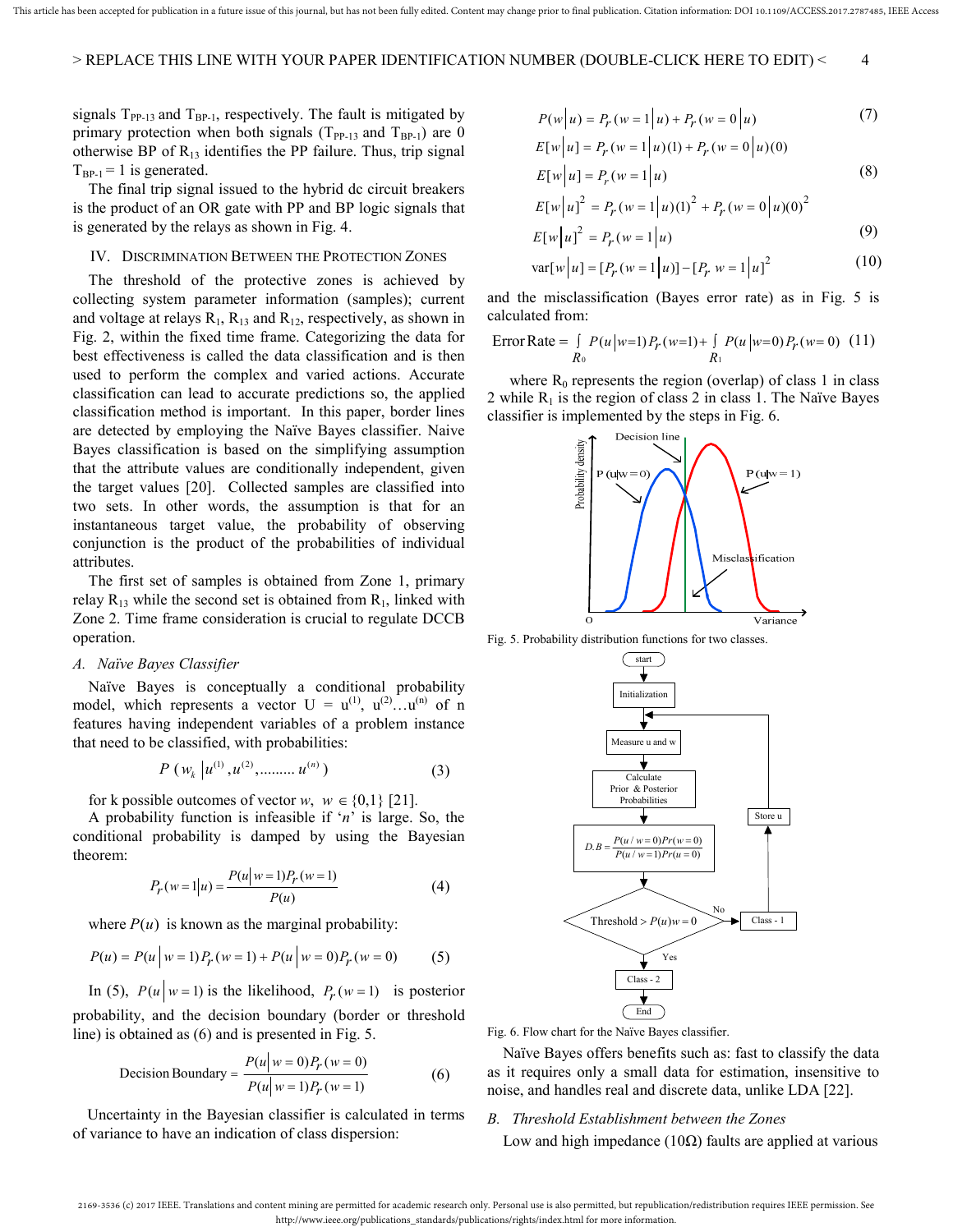locations on  $L_{31}$  to find the border line equation, for the relays. Faults at a remote distance from the converter; produce attenuated traveling waves compared to faults near  $B_{31}$ , thus the different time frames 'T'. T: time delay as of  $t_0$ , and  $t_0$ : time required by the voltage wave to arrive at a converter station after the fault inception instant  $\rightarrow t_0$  is zero for F<sub>1</sub>; conversely,  $t_0$  is 1ms for  $F_8$  for 100km cable. The samples (dc current and voltage) are monitored at the relays  $(R_{12}, R_{13})$  and  $R_1$ ) with a 10kHz sampling frequency. Projection of the samples, from the relays, on the *V-I* plane shows the current and voltage values (operating points).

The Naïve Bayes classifier for relay samples for different faults locations, to find threshold line equation, is given by:

$$
v_{th}(t) = 80.5 i_R(t) + 283.5
$$
 (12)

where,  $i_R(t)$  represents the measured relay current in kA and  $v<sub>th</sub>(t)$  is the threshold voltage in kV, respectively. As an example, forward fault (primary protection) and backward fault (back-up protection) samples of  $F_3$  are presented in Fig. 7, respectively.



+ is representing the samples of Zone 2

Fig. 7. Threshold (border) line separating the 'Zone 1' and 'Zone 2' for F3.

During the forward fault, the protection algorithm senses the fault from the first incident wave (first sample), which is located in Zone 1. However, if the protection algorithm does not sense the fault from the first incident wave then the sample falls within Zone 2 (back-up protection). In the next section, simulations demonstrate primary and back-up protection, respectively.

Relay  $R_{13}$  senses the forward fault (FF)  $F_1$  after fault inception, as its samples lies in Zone 1. However, R13 detects the FF  $F_8$  1ms after fault occurrence because of the limited speed of traveling waves over the long distance. Thus, the trip signal to dc circuit breaker  $B_{13}$  for PP would be triggered within 1ms depending upon the fault location ( $F_1$ : ~0ms and  $F_8$ : ~1ms). Conversely, R<sub>1</sub> sense the samples linked with Zone 2, that is, backward fault, 2.2ms for  $F_1$  and 3.2ms for  $F_8$ , as hybrid DCCB operating time is 2ms [23], [24].

In the event of the primary protection failure, an enduring time must be maintained for the back-up protection CB to operate to avoid undesirable tripping of remote DCCBs. Thus 0.2ms selective overshoot time is incorporated into the simulations.

#### V. SIMULATION RESULTS

Operation of the proposed protection algorithm for MT-HVDC systems is implemented into the four-terminal system of Fig. 1. Fixed active power and ac voltage control is selected for wind farm connected VSCs to extract maximum power. The dc voltage is regulated by applying decentralized voltage droop control with reactive power control on the grid side converters. The CIGRE Bolgona Hybrid DCCB is implemented in PSCAD/EMTDC to verify the effectiveness of the proposed topology. DC inductors are employed to confine the fault current so as to allow effective DCCB operation [25].

The simulated configuration has dc line-line faults  $(F_1, F_2,$  $F_3$ ....  $F_8$ ) on  $L_{31}$  to test the operation of primary and back-up protection, in the event of PP relay failure. Employed parameters for Fig. 1 and PI controllers are given in Table I and II, respectively. Electrical characteristics of dc transmission lines (TL) are given in Table III.

| Table I.                 |
|--------------------------|
| Parameters of the system |

| <b>System Parameters</b>              | <b>Values</b>     |
|---------------------------------------|-------------------|
| VSC stations topology                 | MMC               |
| Grid voltage                          | 400 kV            |
| Max. power rating of each VSC station | 800 MW            |
| VSC stations coupling inductance      | $1.58 \text{ mH}$ |
| Switching frequency                   | $10.0$ kHz        |
| de indictor                           | $100$ mH          |
| WF-VSC control                        | P-Vac             |
| GS-VSC control                        | P-Vdc droop-O     |
| Droop constants $k_1, k_2$            | 5.7               |
| Classification technique              | Naïve Bayes       |

Table II. PI and droop control parameters

| <b>PI</b> Parameters            | $K_p$ | $T_i$  |
|---------------------------------|-------|--------|
| Wind farm ac voltage controller | 1.00  | 1.0000 |
| Active power controller         | 0.01  | 0.0400 |
| Reactive power controller       | 0.00  | 0.3030 |
| $d$ -axis current controller    | 0.48  | 0.0067 |
| $q$ -axis current controller    | 0.48  | 0.0067 |

Table III. Equivalent parameters of each  $\pi$  sections of all the transmission lines

| <b>Parameters</b>         | $L_{24}$ , $L_{43}$ | $L_{31}$ , $L_{21}$ | $L_{32}$ |
|---------------------------|---------------------|---------------------|----------|
| de resistance, m $\Omega$ | 3.0                 | 2.9                 | 32       |
| dc inductance, mH         | 2.8                 |                     |          |
| $dc$ capacitance, $\mu$ F |                     |                     |          |

#### *A. Primary Protection*

System parameters (voltage and current) are monitored at  $R_{13}$ . DC line-line fault (F<sub>3</sub>) is considered at 1.4ms. Primary protection detects the fault on its inception and issues a trip signal (making control signals  $T_{PP-13}$  and  $T_{VC}$  equal to 1) on arrival at  $R_{13}$ , during  $t = 1.43$ s as shown in Fig. 8. The fault current (1.0kA) is treated as 130% of normal load current (0.77kA). Fault detection and interruption is according to the threshold equations and obtained border line based on the Naïve Bayes classifier. Thus,  $CB_{13}$  clears the fault F during PP within 2ms at 1.6375s. Thus,  $CB_{13}$  interrupts the fault within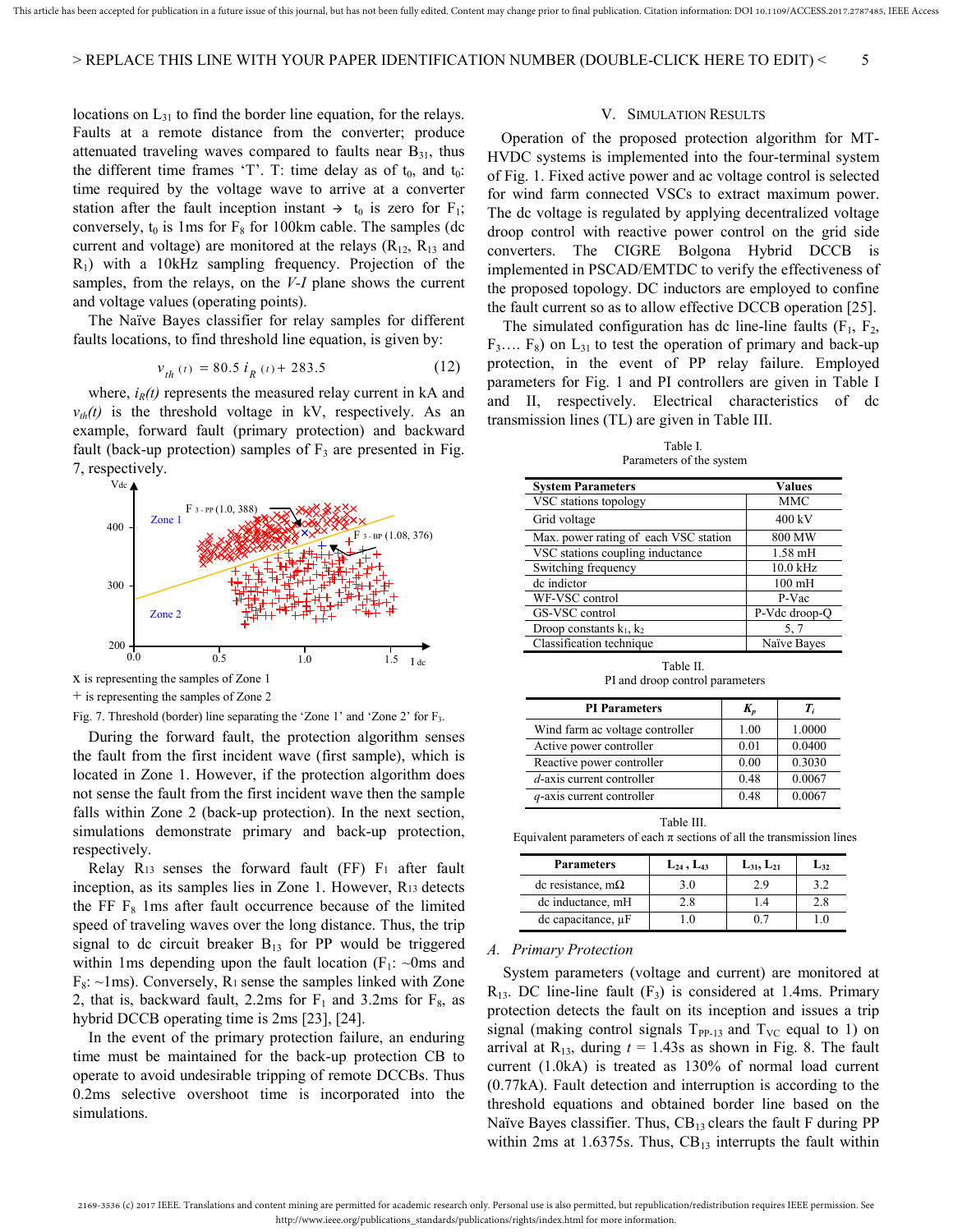1.15ms and fault current diminished to zero in 2.375ms. Where, 0.375ms used to detect the reflected wave while 2ms consumed to make faulty current zero via hybrid DCCB [23], [24]. Later,  $T_{\text{VC}}$  becomes 0 to represent that the PP has cleared the fault, because of the voltage rise above the threshold (400kV).



Fig. 8. Cleared fault by primary protection, Relay  $R_{13}$  and DCCB  $CB_{13}$ 



Fig. 9. Cleared fault by back-up protection, Relay  $R_1$  and DCCB (CB<sub>1</sub>, CB<sub>13</sub> and  $CB_{12}$ ).

#### *B. Back-up Protection*

In the event of primary protection failure for  $F_3$ , adequate operating time for back-up protection CBs should be allowed to avoid selectivity loss between protection zones. Hence, an selective overshoot time is added, 0.2ms, between operation of primary and back-up protection, respectively. Selective OS is minimal than [14] and hence reduce the fault detection time, validity is shown in Fig. 9. Back-up protection trips  $B_{12}$ ,  $B_{13}$ and  $B_1$  to clear the  $F_3$  that  $R_{13}$  did not detect. The fault is detected by  $R_1$  at 2.575ms (2.375ms + 0.2ms) when the T<sub>VC</sub> signal state is the consistent '0'. Thus, trip signal  $T_{BP-1}$  is issued to DCCBs to isolate the faulty line  $L_{31}$  from the MT-HVDC system. Fault interruption is done according to Fig. 7. Fault is interrupted in 3.575ms and faulted current is reduced to zero in 4.575ms.

Performance of primary and back-up protection validates the proposed protection algorithm for MT-HVDC systems. It reduces fault detection time as fault identification involves the rate of rise of current and tolerable dc voltage level [13], [14]. Naïve Bayes classification discriminates between the zones, and is fast to classify the data as it requires only a few samples to estimate thresholds than LDA.

| Table IV.                                                         |
|-------------------------------------------------------------------|
| Comparison of protections schemes Operations based on Naïve Bayes |
| classifier (NBC) and linear discriminate analyses (LDA)           |
| Operating time of DCCB employed in [14]: 1.5ms                    |
| Operating time of Hybrid DCCB employed for NBC: 2ms               |
|                                                                   |

|            | <b>Specifications</b>         | <b>LDA</b> [14]   | NBC     |
|------------|-------------------------------|-------------------|---------|
| Primary    | Fault current started to drop | 1.5 <sub>ms</sub> | 1.000ms |
| Protection | Fault current cleared (zero)  | 4.6 <sub>ms</sub> | 2.375ms |
| Back-up    | Fault current started to drop | 3.5 <sub>ms</sub> | 3.575ms |
| Protection | Fault current cleared (zero)  | 7.8 <sub>ms</sub> | 4.575ms |

A comparison for protection schemes based on line discriminative analysis and Naïve Bayes classifier is given in Table IV. Comparative analysis shows that primary and backup protections for NBC are speedy than LDA with accuracy, as simulation results confirmed. Thus, such a protection scheme found its application within MT-HVDC systems.

## VI. CONCLUSIONS

Primary and local back-up protection algorithms for MT-HVDC systems was proposed in this paper. Dynamic simulations for a four terminal HVDC system are used to assess primary and back-up protection, when a primary relay fails to detect the fault, respectively. The algorithm realizes a high operational speed by identifying the fault in a primary protection zone and tripped the appropriate dc circuit breaker. The secondary protection scheme quickly detects and isolates the faulty portion during the failure of primary protection with selective overshoot time. This reduces the fault current spike because of the fast operation in clearing faults, compared to the ac protection and recent LDA based dc protection philosophies, as the Naïve Bayes classification is used to find the boundary between primary and back-up protection zones. Thus, MT-HVDC systems are expose to shorter periods of high fault currents and lower voltages, which reduces the ratings of dc grid equipment such as converters and dc breakers. Proposed relaying algorithm is appropriate for MT-HVDC grids where selective protection and DCCBs are employed, as the working of algorithm depends on the current and voltage samples associated with DCCBs operation than the dc system characteristics. Simulation results confirm algorithm performance during both primary and back-up protection. The relaying subsystem is impervious to grid operation changes such as line and converter outages.

#### **REFERENCES**

- [1] J. Pan, R. Nuqui, et al. "AC grid with embedded VSC-HVDC for secure and efficient power delivery," IEEE Energy 2030, Atlanta, GA, USA, Nov .2008.
- [2] D. Van Hertem and M. Ghandhari, "Multi-terminal VSC HVDC for the European supergrid: Obstacles," *Renew. Sustain. Energy Rev.* vol. 14, no. 9, pp. 3156-3163, 2010.
- [3] V. Akhmatov, M. Callavik, C. Franck, et al. "Technical guidelines and pre-standardization work for first HVDC grids," *IEEE Trans. Power Del.*, vol. 9, no. 1, pp. 327–335, Feb. 2013.

<sup>2169-3536 (</sup>c) 2017 IEEE. Translations and content mining are permitted for academic research only. Personal use is also permitted, but republication/redistribution requires IEEE permission. See http://www.ieee.org/publications\_standards/publications/rights/index.html for more information.